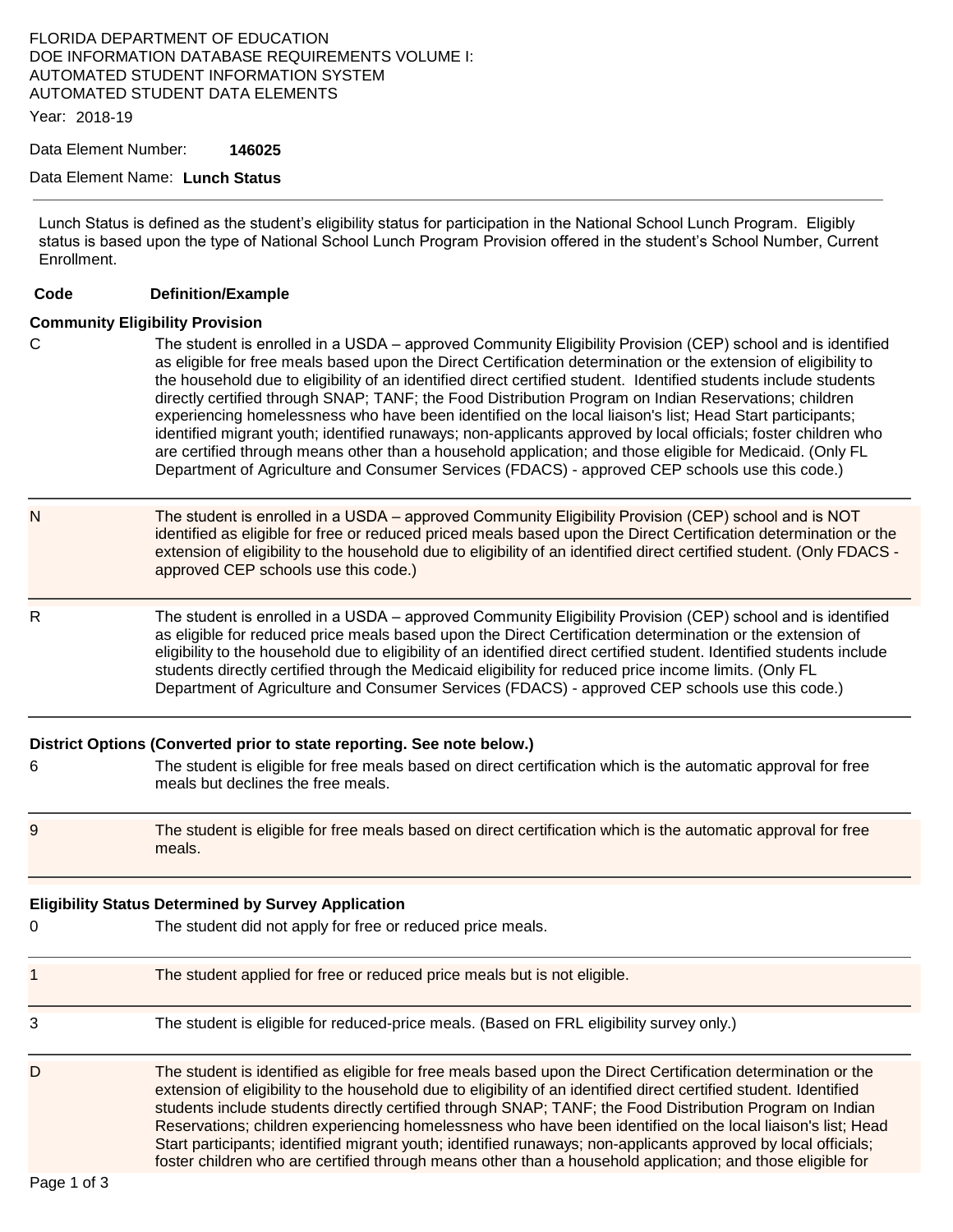## Data Element Number: **146025**

| Data Element Name: Lunch Status                                       |                                                                                                                                                                                                                                                                                                                                                                                   |  |  |
|-----------------------------------------------------------------------|-----------------------------------------------------------------------------------------------------------------------------------------------------------------------------------------------------------------------------------------------------------------------------------------------------------------------------------------------------------------------------------|--|--|
|                                                                       | Medicaid.                                                                                                                                                                                                                                                                                                                                                                         |  |  |
| Е                                                                     | The student is identified as eligible for reduced price meals based upon the Direct Certification determination<br>or the extension of eligibility to the household due to eligibility of an identified direct certified student.<br>Identified students include students directly certified through the Medicaid eligibility for reduced price income<br>limits.                 |  |  |
| F                                                                     | The student is eligible for free meals. (Based on FRL eligibility survey only.)                                                                                                                                                                                                                                                                                                   |  |  |
| <b>Provision 2</b>                                                    |                                                                                                                                                                                                                                                                                                                                                                                   |  |  |
| 4                                                                     | The student is enrolled in a USDA-approved Provision 2 school.                                                                                                                                                                                                                                                                                                                    |  |  |
| <b>Z</b> or Not Applicable                                            |                                                                                                                                                                                                                                                                                                                                                                                   |  |  |
| Ζ                                                                     | Unknown. This code should be used only for private school students participating in Title I programs and<br>(optionally) for reporting survey 6 information.                                                                                                                                                                                                                      |  |  |
| NOTE:<br>Survey 5.                                                    | (a) Only codes 0, 1, 3, 4, C, D, E, F, N and R are submitted to the state. Codes 6 and 9 should be converted to code C or D,<br>as appropriate for the National School Lunch Program Provision offered in the school, prior to state reporting.<br>(b) If a student is eligible for free or reduced price lunch at any time during the school year, report the student as such in |  |  |
| Length:                                                               | 1                                                                                                                                                                                                                                                                                                                                                                                 |  |  |
| Data Type:                                                            | Alphanumeric                                                                                                                                                                                                                                                                                                                                                                      |  |  |
| Year Implemented:                                                     | 9394                                                                                                                                                                                                                                                                                                                                                                              |  |  |
| <b>State Standard:</b>                                                | No                                                                                                                                                                                                                                                                                                                                                                                |  |  |
| <b>Use Types:</b>                                                     |                                                                                                                                                                                                                                                                                                                                                                                   |  |  |
| State Reporting:                                                      | Yes                                                                                                                                                                                                                                                                                                                                                                               |  |  |
| Local Accountability:                                                 | Yes                                                                                                                                                                                                                                                                                                                                                                               |  |  |
| <b>FASTER:</b>                                                        | No                                                                                                                                                                                                                                                                                                                                                                                |  |  |
| Migrant Tracking:                                                     | No                                                                                                                                                                                                                                                                                                                                                                                |  |  |
| <b>Required Grades:</b>                                               | <b>PK-12</b>                                                                                                                                                                                                                                                                                                                                                                      |  |  |
| <b>Programs Required:</b><br>All Programs<br><b>Formats Required:</b> |                                                                                                                                                                                                                                                                                                                                                                                   |  |  |
|                                                                       | Student Demographic Information DB9 13x                                                                                                                                                                                                                                                                                                                                           |  |  |
|                                                                       | Student Discipline/Resultant Action DB9 19x                                                                                                                                                                                                                                                                                                                                       |  |  |
| <b>Surveys Required:</b>                                              |                                                                                                                                                                                                                                                                                                                                                                                   |  |  |
| Survey 1                                                              | Yes                                                                                                                                                                                                                                                                                                                                                                               |  |  |
| Survey 2                                                              | Yes                                                                                                                                                                                                                                                                                                                                                                               |  |  |

- Survey 3 Yes
- Survey 4 Yes